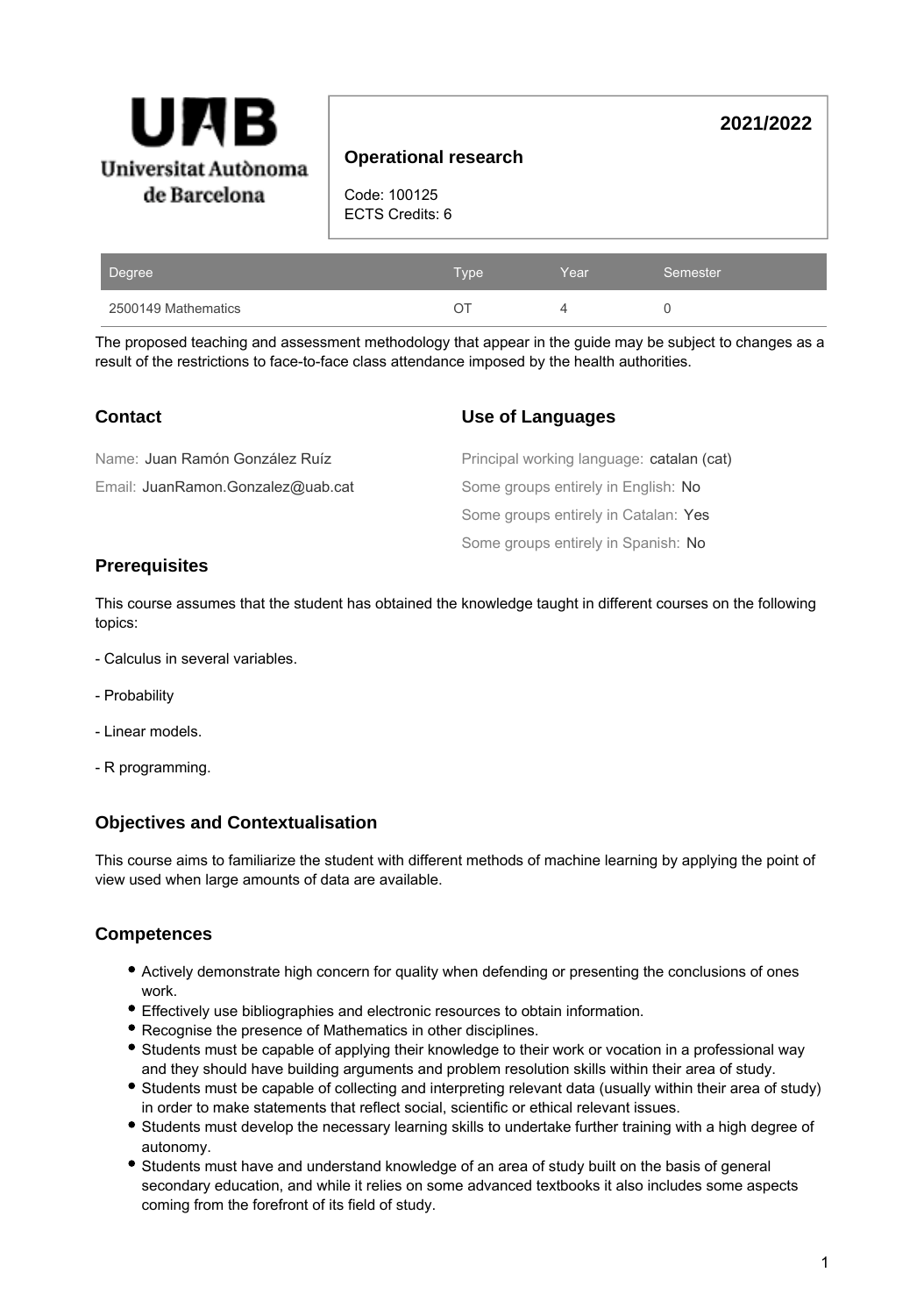- Use computer applications for statistical analysis, numeric and symbolic calculus, graphic display, optimisation or other purposes to experiment with Mathematics and solve problems.
- When faced with real situations of a medium level of complexity, request and analyse relevant data and information, propose and validate models using the adequate mathematical tools in order to draw final conclusions

## **Learning Outcomes**

- 1. Achieve mastery and security in the handling of specific scientific programs for problem-solving with real data and in order to perform simulations.
- 2. Actively demonstrate high concern for quality when defending or presenting the conclusions of ones work.
- 3. Distinguish, of a problem, which thing is important of expensive to the building of the mathematical model and his resolution of what is not it.
- 4. Dominate the basic concepts of the theory and be able to combine them and use them to resolve problems.
- 5. Draw adequate conclusions from the result of the model.
- 6. Effectively use bibliographies and electronic resources to obtain information.
- 7. Evaluate the difficulty to do a calculation of analytical probabilities in complex situations and know distinguish when can realise these calculations and when has to resort to the simulation stochastic.
- 8. Find models of scientific or topological reality in relation to a decision-making problem and express it using the mathematical language of optimisation problems with dynamic programming or stochastic queues.
- 9. Know generate and manipulate models of simulation of the reality to establish and check hypothesis in the study of problems or realities more complex.
- 10. Students must be capable of applying their knowledge to their work or vocation in a professional way and they should have building arguments and problem resolution skills within their area of study.
- 11. Students must be capable of collecting and interpreting relevant data (usually within their area of study) in order to make statements that reflect social, scientific or ethical relevant issues.
- 12. Students must develop the necessary learning skills to undertake further training with a high degree of autonomy.
- 13. Students must have and understand knowledge of an area of study built on the basis of general secondary education, and while it relies on some advanced textbooks it also includes some aspects coming from the forefront of its field of study.
- 14. Understand the rudiments of logistics and other fields in which operative research is applied to the technological and industrial fields

# **Content**

These are the contents of the subject\*

- Introduction to Tidyverse
- Introduction to machine learning
- Linear and logistic regression
- Tractament de Big Data amb R
- La llibrería caret
- Mètodes d'aprenentatge automàtic

KNN

LDA

- SVM
- Methods to deal with non-balanced outcomes
- Decision trees
	- Classification trees
		- Regression trees
		- Bagged trees
		- Random Forest
- Boosting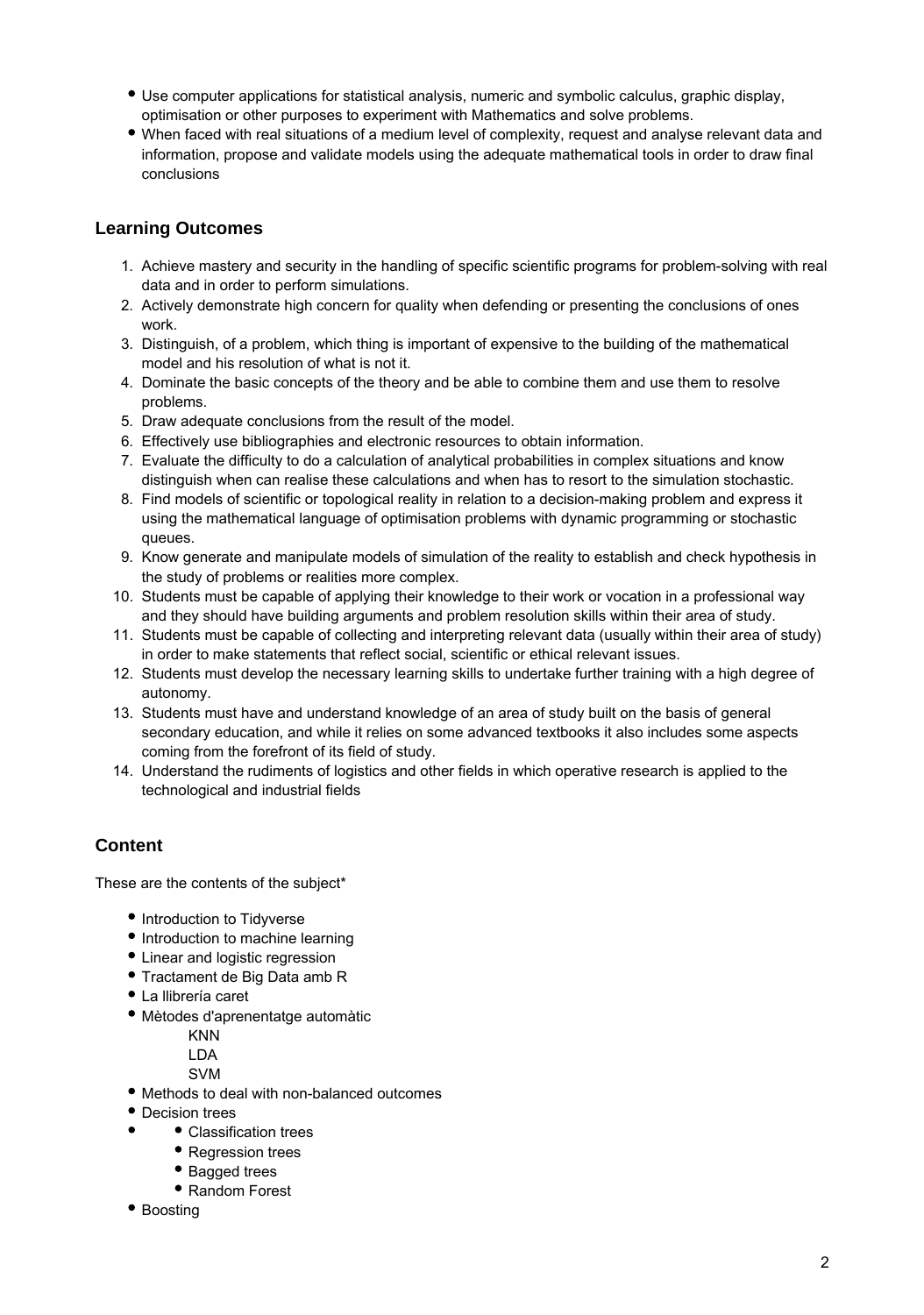- AdaBoost
- GBM
- Estochastic GBM
- XGBoost
- Others

\*Unless the requirements enforced by the health authorities demand a prioritization or reduction of these contents.

## **Methodology**

The course has two hours of theory and two hours of practices each week.

- Theory: the different methods with their particular characteristics are defined and explained and concrete examples are shown.

- Practices: working with the methods explained in theory class using different data sets and the R programming language.

It is considered that, for each hour of theory and practice, the student must dedicate an additional hour for the preparation and/or finalization of the session. Self-evaluating questionaires will be filled-in to check whether the main concepts are adquired after each session.

NOTE:

\*The proposed teaching methodology may experience some modifications depending on the restrictions to face-to-face activities enforced by health authorities.

Annotation: Within the schedule set by the centre or degree programme, 15 minutes of one class will be reserved for students to evaluate their lecturers and their courses or modules through questionnaires.

#### **Activities**

| <b>Title</b>                   | <b>Hours</b> | <b>ECTS</b> | <b>Learning Outcomes</b>                   |
|--------------------------------|--------------|-------------|--------------------------------------------|
| Type: Directed                 |              |             |                                            |
| Lab sessions                   | 50           | 2           | 1, 7, 14, 2, 3, 4, 5, 13, 12, 9, 8, 6      |
| <b>Type: Supervised</b>        |              |             |                                            |
| Theory sessions                | 50           | 2           | 1, 7, 14, 2, 3, 4, 5, 13, 12, 10, 11, 9, 8 |
| Type: Autonomous               |              |             |                                            |
| Weekly tasks + self-evaluation | 50           | 2           | 1. 7. 14. 3. 4. 5. 13. 12. 10. 11. 9. 8. 6 |

## **Assessment**

The evaluation of the course will be carried out with one exam (final) some weekly tasks and self-evaluation questions. The final grade will be calculated with the formula:

NF = 0.5 \* NE + 0.4 \* NT + 0.1\*NS

where NT is the average grade of weekly tasks, NS the average grade of self-evaluated questions and NE the grade of the examen that should be greater than 5.